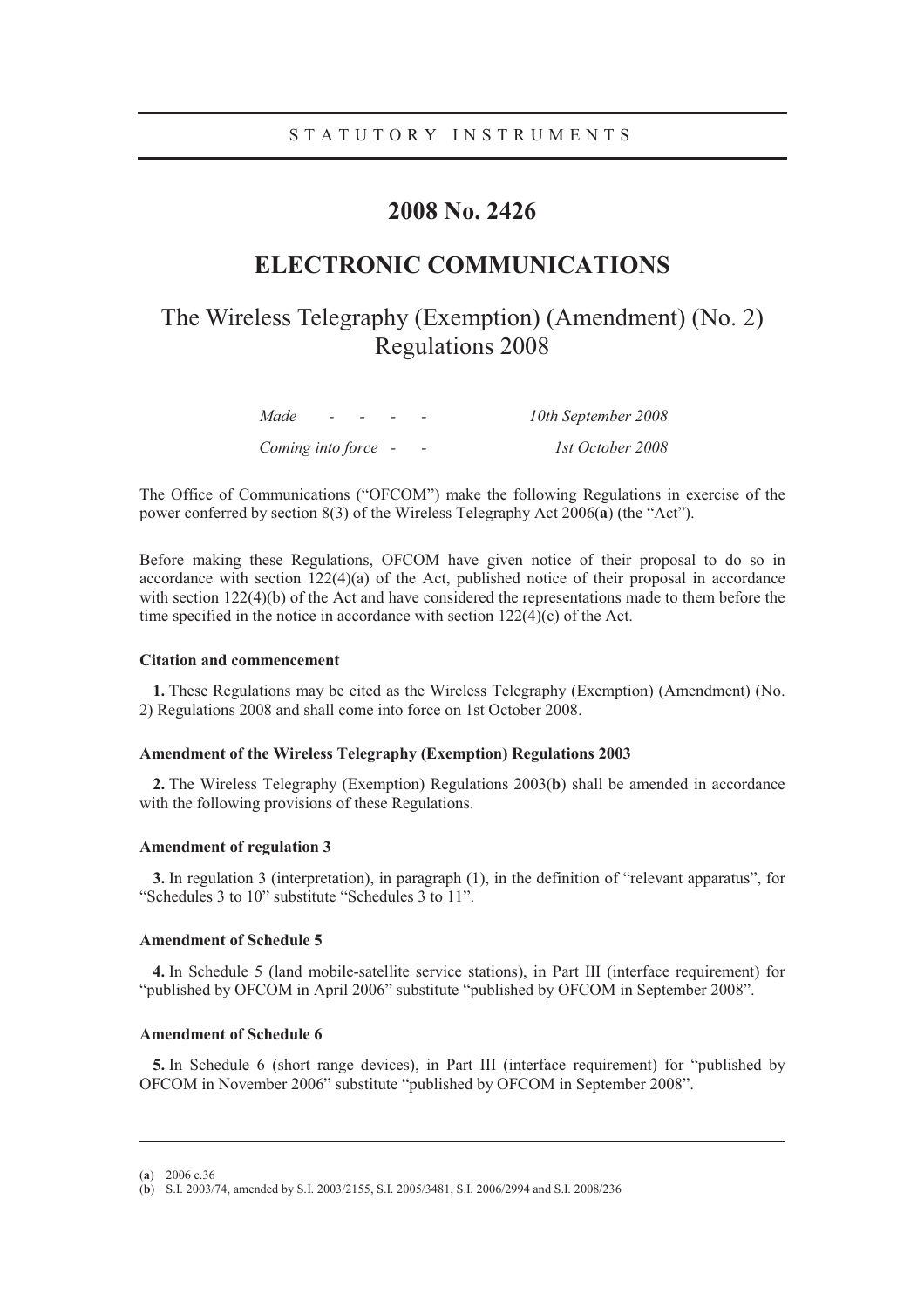#### **Addition of Schedule 11**

**6.** After Schedule 10 (citizens' band radio equipment) add the following Schedule—

### "SCHEDULE 11 Regulation 3(1)

### HIGH DENSITY FIXED SATELLITE APPLICATIONS

### PART I

### Interpretation

In this Schedule "prescribed apparatus" means apparatus described in the Interface Requirement referred to in Part III of this Schedule.

### PART II

### Additional Terms, Provisions and Limitations

The prescribed apparatus shall be subject to and comply with the Interface Requirement referred to in Part III of this Schedule.

### PART III

### Interface Requirement

IR 2066 - UK Interface Requirement for High Density Fixed Satellite Applications published by OFCOM in September 2008."

*Ed Richards* Chief Executive of the Office of Communications 10th September 2008 For and by authority of the Office of Communications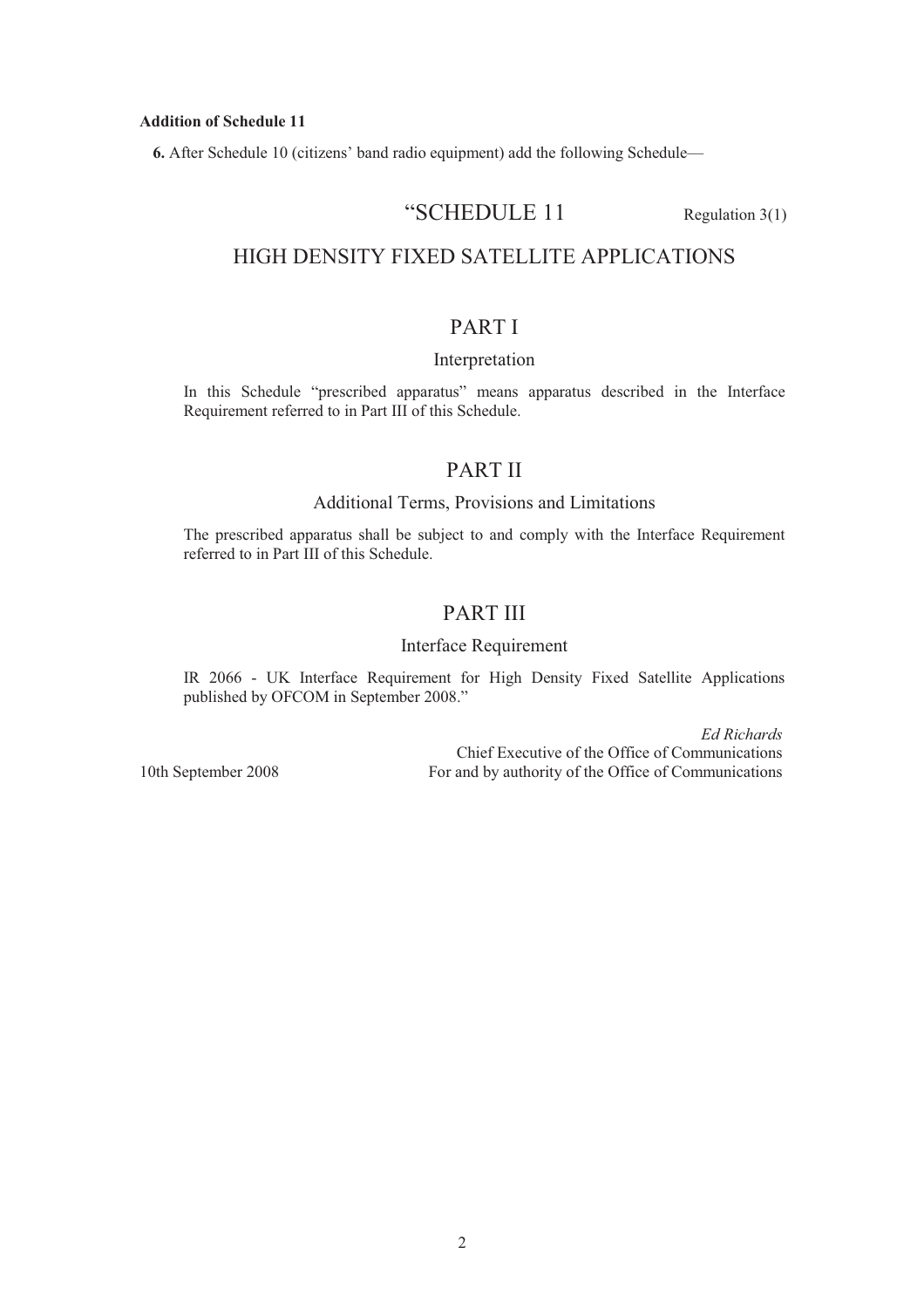#### **EXPLANATORY NOTE**

*(This note is not part of the Regulations)* 

These Regulations amend the Wireless Telegraphy (Exemption) Regulations 2003 (S.I. 2003/74) (the "principal Regulations").

Schedule 5 of the principal Regulations is amended to refer to the updated IR 2016 which makes provision for land mobile-satellite service stations.

Schedule 6 of the principal Regulations is amended to refer to the updated IR 2030 which makes provision for short range devices. This amendment also ensures compliance with Commission Decision 2008/432/EC of 23rd May 2008 amending Decision 2006/771/EC on harmonisation of the radio spectrum for use by short-range devices (OJ No L 151, 11,6,2008, p. 49).

These Regulations also provide for a new exemption from wireless telegraphy licensing for high density fixed satellite applications through the addition of a new Schedule 11 to the principal Regulations.

Copies of IR 2016 and IR 2030 referred to in the principal Regulations and IR 2066 referred to in these Regulations may be obtained from OFCOM at Riverside House, 2a Southwark Bridge Road, London SE1 9HA and are available on the OFCOM website at http://www.ofcom.org.uk.

A full regulatory impact assessment and report of the effect that these Regulations will have on the costs to business is available from the OFCOM Library at Riverside House and the OFCOM website. Copies of the regulatory impact assessment have also been placed in the libraries of both Houses of Parliament.

<sup>©</sup> Crown copyright 2008

Printed and published in the UK by The Stationery Office Limited under the authority and superintendence of Carol Tullo, Controller of Her Majesty's Stationery Office and Queen's Printer of Acts of Parliament.